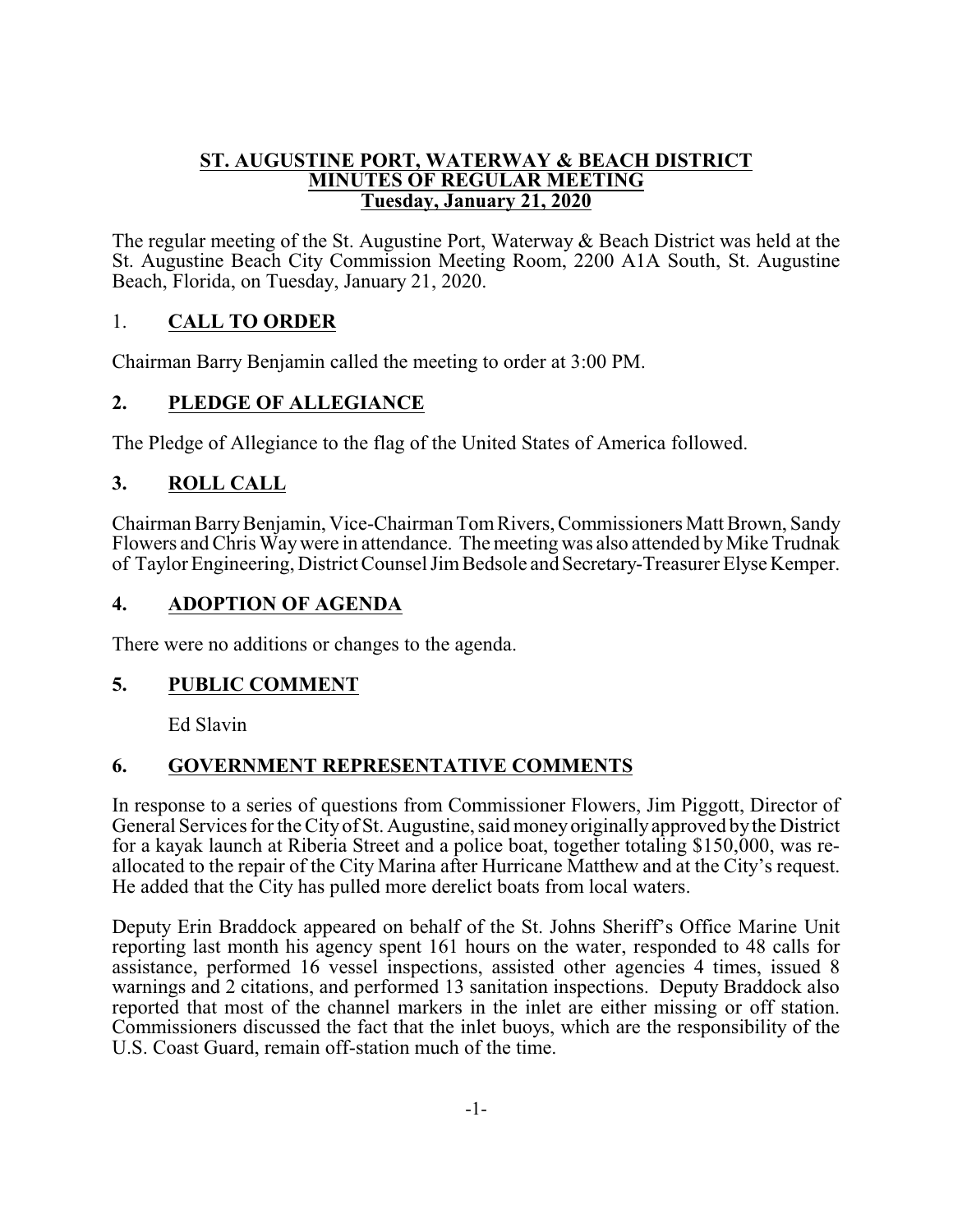Lt. Steve Zukowski, Florida Fish and Wildlife Conservation Commission, said St. Augustine Inlet is very dynamic and is constantly changing and shoaling. He said it is also, unfortunately, a low-priority inlet for the Coast Guard because it does not support any large commercial or military vessels. The result is that maintenance of the inlet's buoys is a low priority for the Coast Guard. He said a permanent repair of the inlet would probably require building long jetties on both the north and south sides of the inlet. In its present condition, he said entering the inlet during the night is unsafe without local knowledge.

In response to comments and questions from commissioners, Lt. Zukowski explained that a harbor pilot is available at some inlets but is a private service. He said the local private tow services often provide assistance in navigating the inlet but that is not their primary business. He added that our inlet is not classed as a designated navigable inlet because of these problems. Ponce Inlet is designated a navigable inlet, but is maintained by the Coast Guard and is stabilized by a large jetty extending into the Atlantic Ocean. In response to other questions fromcommissioners, Lt.Zukowskisaid onlylawenforcement agencies are allowed to display blue lights, that fire and rescue may display red lights, and that commercial vessels usually display amber lights.

The recent grounding of a two vessels on the north shoal of the inlet resulted in one of them drifting south onto the beach at Anastasia State Park. The owner of the boat agreed to pay the park for removal and disposal of the boat. The owner of another sailboat near Doug Crane Park passed away aboard his vessel and his body was removed by authorities. The vessel remains anchored pending disposition of his estate.

In response to questions fromCommissioner Brown, Lt. Zukowski said local prosecutors will not pursue marine sanitation violators without a demonstrated health risk. Commissioner Brown said lock devices for marine sanitation equipment are very inexpensive and that they could be supplied to law enforcement if requested.

#### **7. SECRETARY-TREASURER'S REPORT**

Secretary-Treasurer Kemper delivered the financial report. As of December 31, 2019, the District has spent\$12,930 on projects, \$55,209 in operating expenses, and \$4,919 for the Summer Haven River project. As of that date, the District had \$2,420,062 on deposit and expects to receive \$255,031 in additional tax revenue in this fiscal year.

#### **8**. **APPROVAL OF MINUTES**

**A motion by Chairman Benjamin to approve the minutes of the regular meetings of November 19, 2019 and December 16, 2019, wasseconded by Commissioner Brown and passed unanimously.**

#### **9. ENGINEERING REPORT**

Mr. Trudnak said there was no report this month.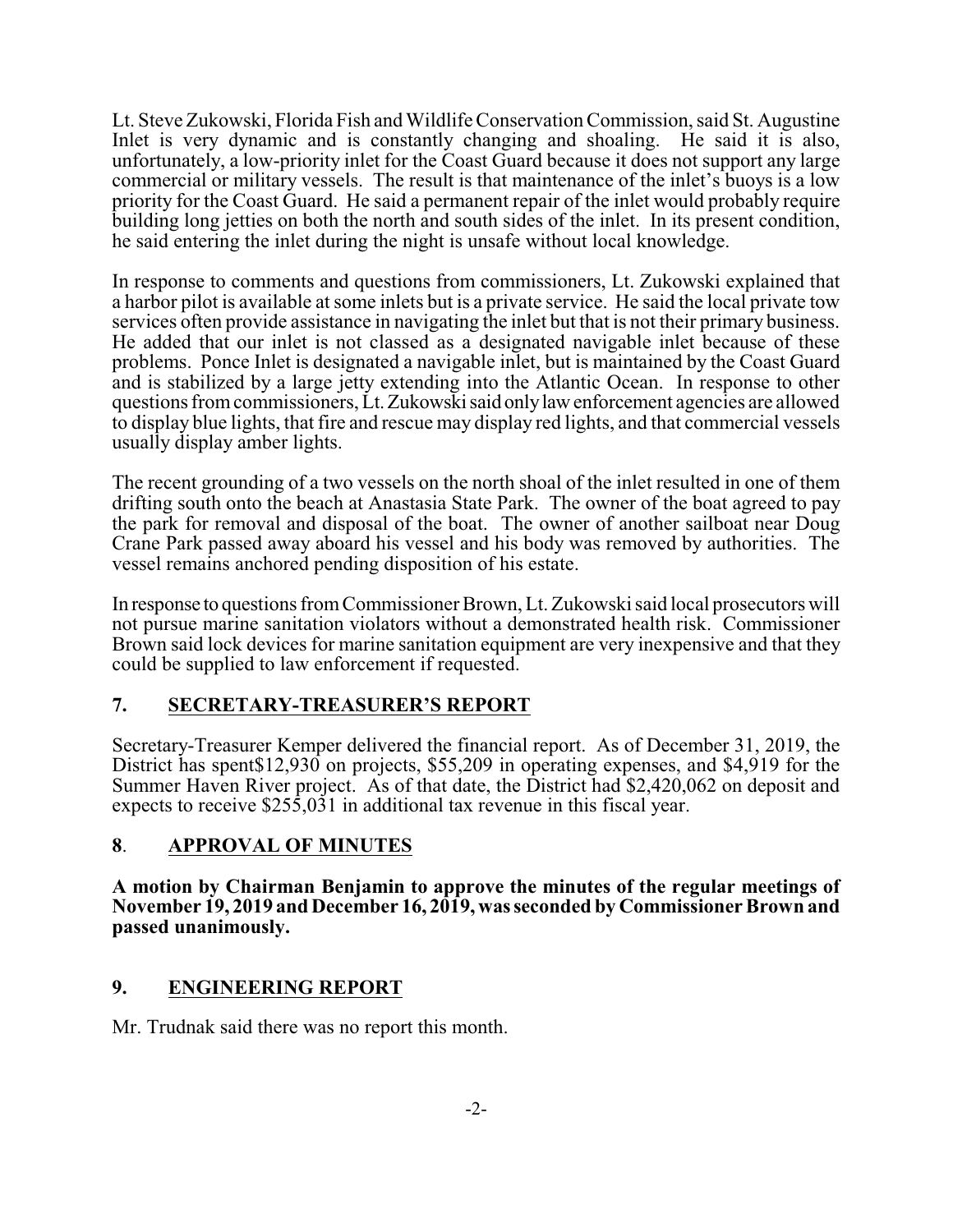# **10. NEW BUSINESS**

### **A) Engineer Presentations**

In response to the request for qualifications published by the District, the board heard presentations from representatives of Dredging and Marine Consultants (DMC) and Taylor Engineering. DMC was represented by Mr. Shalish Patel, who described his company's services and examples of their clients and projects for the public sector. Taylor Engineering was represented by Mike Trudnak, P.E., who recounted Taylor's involvement with the District and described the services and projects Taylor has performed for the District and for many other public agencies along the Eastern Seaboard and throughout Florida. Commissioners were able to ask questions of the presenters and thanked them for their presentations. The board will take up the matter again at the next regular meeting to choose an engineering firm to represent the District.

#### **B) Follow-up on ACE & Summer Haven - Commissioner Flowers**

This item was tabled.

# **C) Legal Counsel Update - Summer Haven Insurance Filing**

Mr. Bedsole reported that no property damage or casualty insurance exists which would reimburse the District for the losses it experienced at the Summer Haven River restoration project as a result of Hurricane Irma. He said the policies carried by the contractor at that time did not include the type of "all-risk" coverage required by the contract with the District. As a result, a breach of the contract occurred which has ultimately damaged the District to an extent which is unknown at this point. He said the breach may also have constituted professional malpractice on the part of the contractor. Mr. Bedsole said the matter may constitute a viable claim under one or more of the insurance policies covering the contractor, and the District should retain an attorney specializing in plaintiff's law to pursue the claim or claims, if they exist. He said he would contact some local attorneys regarding possible representation and report to the board at the next meeting.

#### **D) Election of Secretary/Treasurer - Commissioner Flowers**

There was no discussion of this item and no action taken.

#### **E) Review and Renew Accounting Contract - Commissioner Flowers**

**After discussion, a motion by Chairman Benjamin to re-approve the contract of the accounting firm of Jones and Associates, CPAs, P.A., was seconded by Vice-Chairman Rivers and passed unanimously.**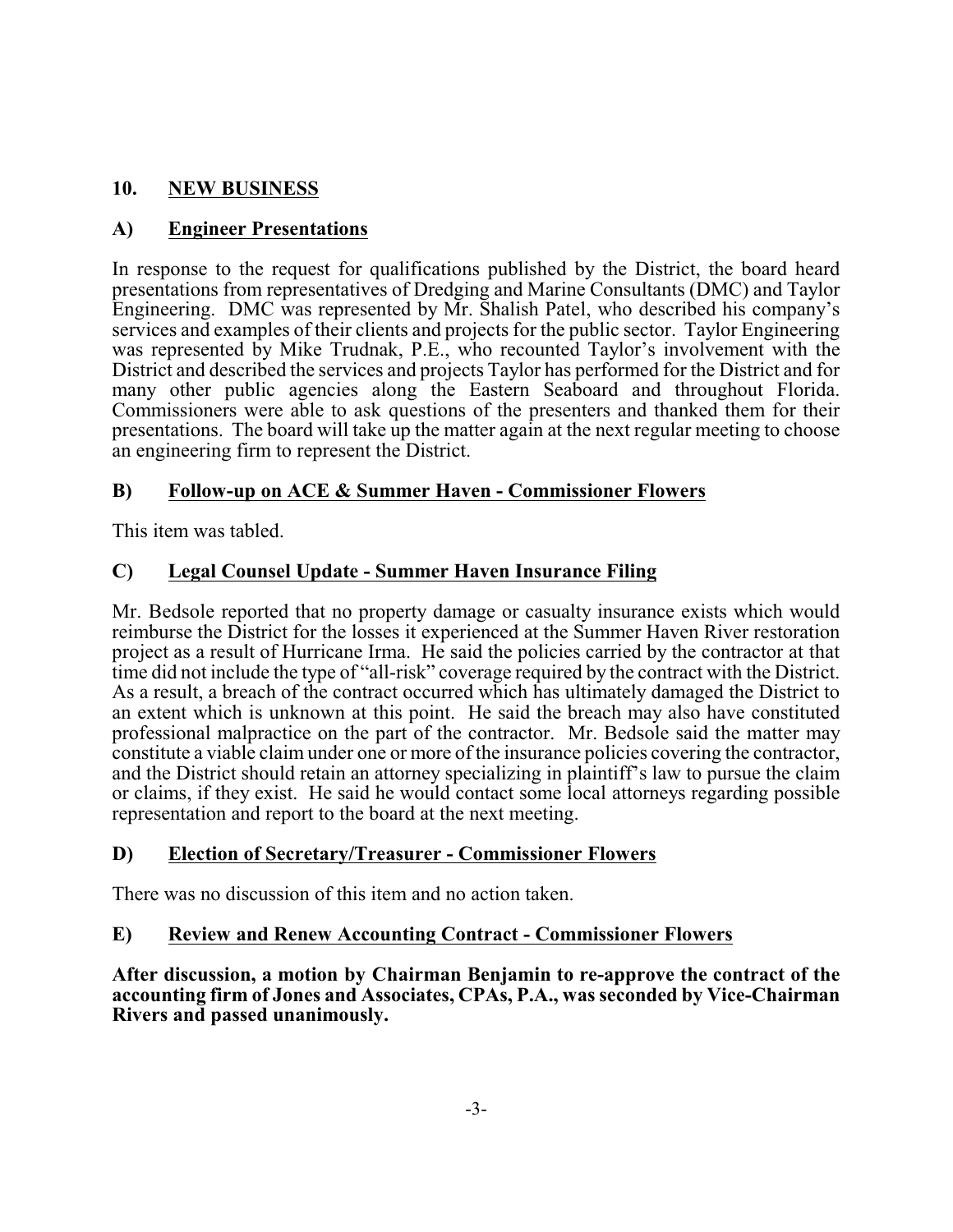# **F) Discuss SIA city contract for Salt Run dredge- Commissioner Flowers**

There was no discussion of this item and no action taken.

# **G) Comachee Cove Channel - Commissioner Flowers**

Commissioner Flowers said a shallow area in the channel into Comachee Cove was damaging boats entering the marina and the District should dredge it. Chairman Benjamin said the marina is a private business which is responsible for its own channel and that they have not requested any help with it. Commissioner Way said Commissioner Flowers should ask the owners of the marina to come talk to the board if they need help. The board took no action on this item.

#### **H) Records for SAPWB - James Bedsole, District Counsel**

Mr. Bedsole reported that he contacted representatives of the St. Augustine Historical Society and they met with him at the District's office in the Alcazar Building. He said they expressed an interest in assisting the District preserve and organize the records and will be following-up with a proposal for the board's consideration.

# **I) Hiring a Port Secretary - Commissioners Flowers**

Commissioner Flowers reiterated her position that the District should hire a full-time secretary to occupy the District's office in the Alcazar Building from 8 a.m. to 5 p.m. Monday through Friday and that Florida law requires this. The board took no action on this item.

#### **J) City of St. Augustine - Use of Funds - Commissioner Flowers**

Commissioner Flowers asked Secretary-Treasurer Kemper for copies for all the District's bank statements. Ms. Kemper said they are all in the District office except for last year's records, which are held for access by auditors during the annual audit.

#### **11. OLD BUSINESS - NONE**

# 12. **PUBLIC COMMENT**

Ed Slavin

# **13. COMMENTS BY COMMISSIONERS** - **NONE**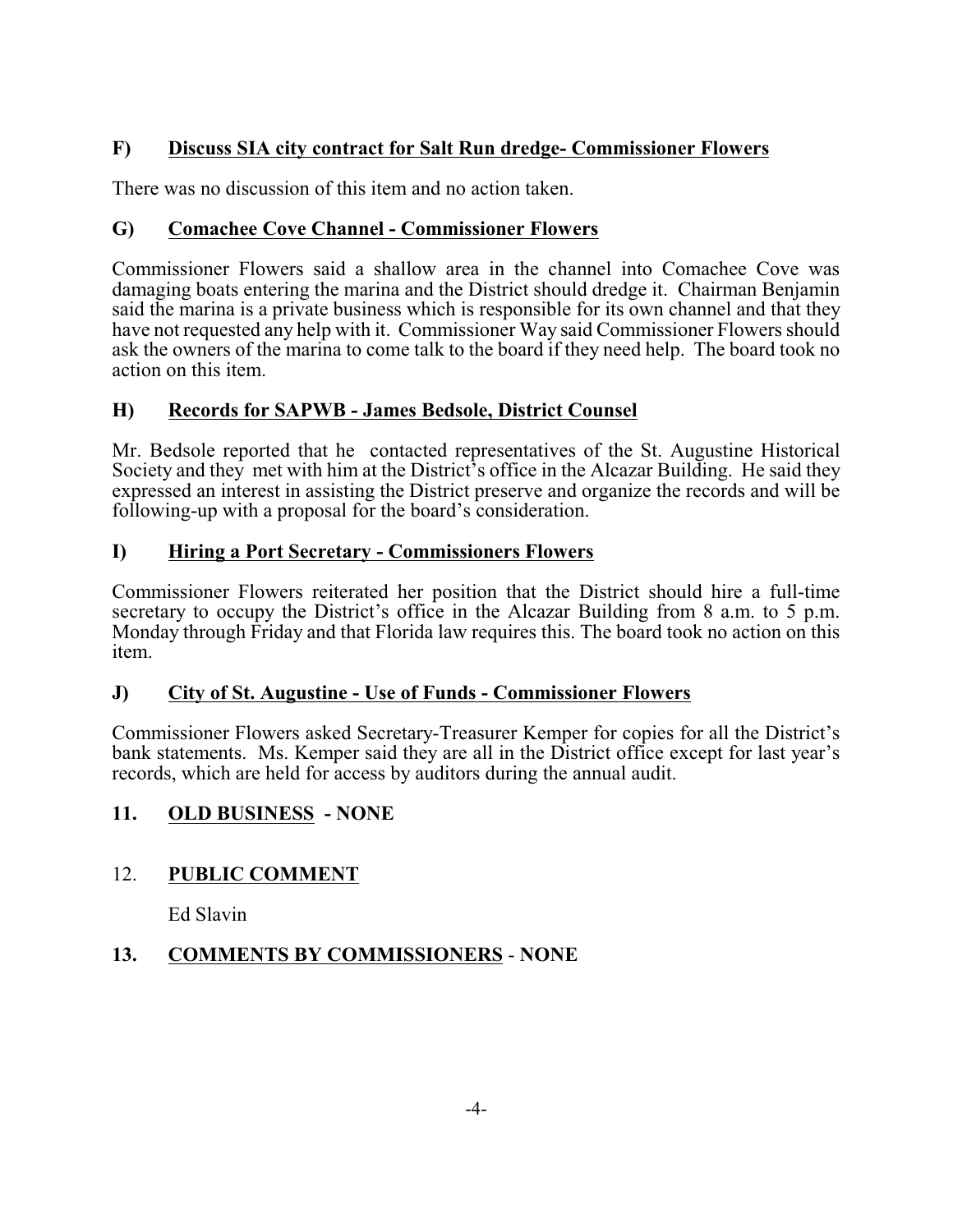# **14. NEXT MEETING:**

Chairman Benjamin announced the next regular meeting of the board will be held at 3:00 PM on Tuesday, February 18, 2020, in the St. Augustine Beach City Commission Room.

# **15. ADJOURN**

There being no further business, Chairman Benjamin adjourned the meeting at 4:35 p.m.

 $\mathcal{L}_\text{max} = \mathcal{L}_\text{max} = \mathcal{L}_\text{max} = \mathcal{L}_\text{max} = \mathcal{L}_\text{max} = \mathcal{L}_\text{max} = \mathcal{L}_\text{max} = \mathcal{L}_\text{max} = \mathcal{L}_\text{max} = \mathcal{L}_\text{max} = \mathcal{L}_\text{max} = \mathcal{L}_\text{max} = \mathcal{L}_\text{max} = \mathcal{L}_\text{max} = \mathcal{L}_\text{max} = \mathcal{L}_\text{max} = \mathcal{L}_\text{max} = \mathcal{L}_\text{max} = \mathcal{$ Secretary-Treasurer Chairman